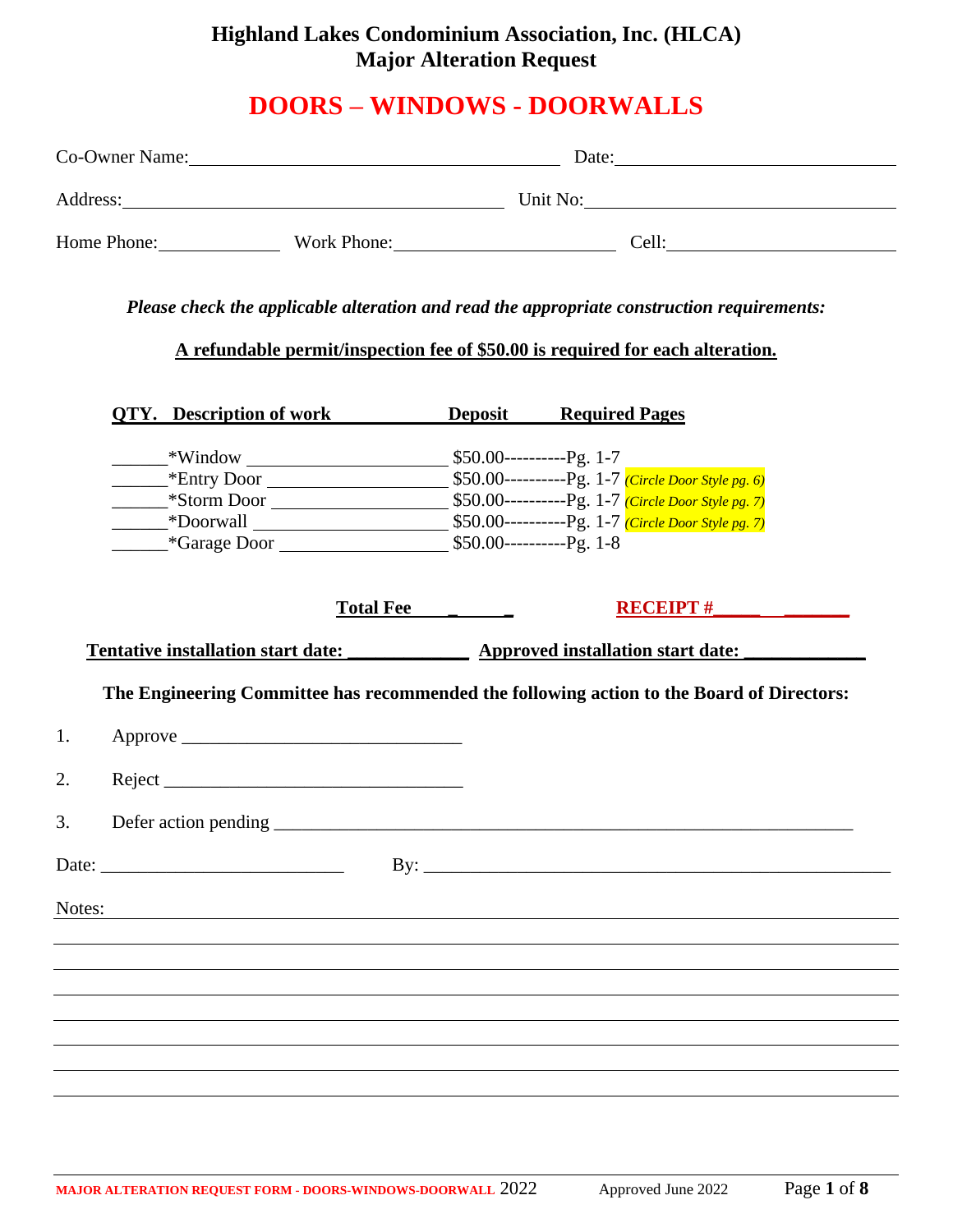**Scale drawings** must be included showing elevations, dimensions, and adequate detail as to finishes, color, and materials. The attached HLCA Construction Requirements must be incorporated in the design of your alterations.

**It is your obligation** to notify the Association when the installation is ready for inspection. A satisfactory inspection by our Maintenance personnel will result in the refund of the permit fee.

#### **Inspection Non-notification A request to the Association for an inspection must be made within 30 days of the completion of the project. Failure to do so will cause you to forfeit the permit fee. Furthermore, the unit will still be subject to an inspection.**

**For your protection**, the Association recommends that you withhold the final payment to your contractor, until after final inspection has been approval by HLCA, and by the Northville Township building department.

#### *Please read the following closely before signing:*

#### **I (we) am (are) the Co-Owner(s) of the above-described unit and agree that:**

- 1. All applicable codes and regulations will be followed, and all necessary permits will be obtained at my expense.
- 2. Trucks or heavy equipment are not permitted on any lawn area of Highland Lakes, without the written approval by the Property Manager. If approved proper boards or matting must be used to prevent damage to common grounds area.
- 3. **If any digging**, by hand or with equipment, is to be done to the Limited Common Element areas, Co-owner, and Contractor, must call MISS DIG at 800-482-7171 prior to starting any work.
- 4. I have read all applicable sections of the By-Laws and understand the same.
- 5. All maintenance to this alteration will be performed at my, or subsequent title Co-Owner's expense.
- 6. Should any legal regulatory agency require, at anytime in the future, modifications to this alteration, such modifications will be done at my, or subsequent titled Co-Owner's expense.
- 7. Any maintenance cost incurred by the Association as a result of this alteration will be performed at my, or subsequent titled Co-Owner's expense.
- 8. **Any removal, modification to or replacement of this alteration required to provide HLCA access to repair or replace common elements will be done by the Co-Owner or at the Co-Owner's expense.**
- 9. It is my responsibility to advise future assigns or owners of this unit of this alteration and their responsibility for same.
- 10. I will complete the Consent to Alteration Form and sign it. I will return the completed Consent to Alteration Form along with a copy of any applicable Northville Township Building Permits. Copies can be made at the HLCA office.
- 11. *I will not start construction on the alteration until the above and attached procedures have been completed, and I have been notified that I may proceed.*
- 12. All the information on this request is truthful and accurate.

I/We have read and understand the Board Policy, and agree to abide by all conditions, rules and restrictions contained within.

\_\_\_\_\_\_\_\_\_\_\_\_\_\_\_\_\_\_\_\_\_\_\_\_\_\_\_\_\_\_\_\_\_\_\_\_\_\_\_\_\_\_\_\_\_\_\_\_\_\_ \_\_\_\_\_\_\_\_\_\_\_\_\_\_\_\_\_\_\_\_\_\_\_

Co-owner Signature Date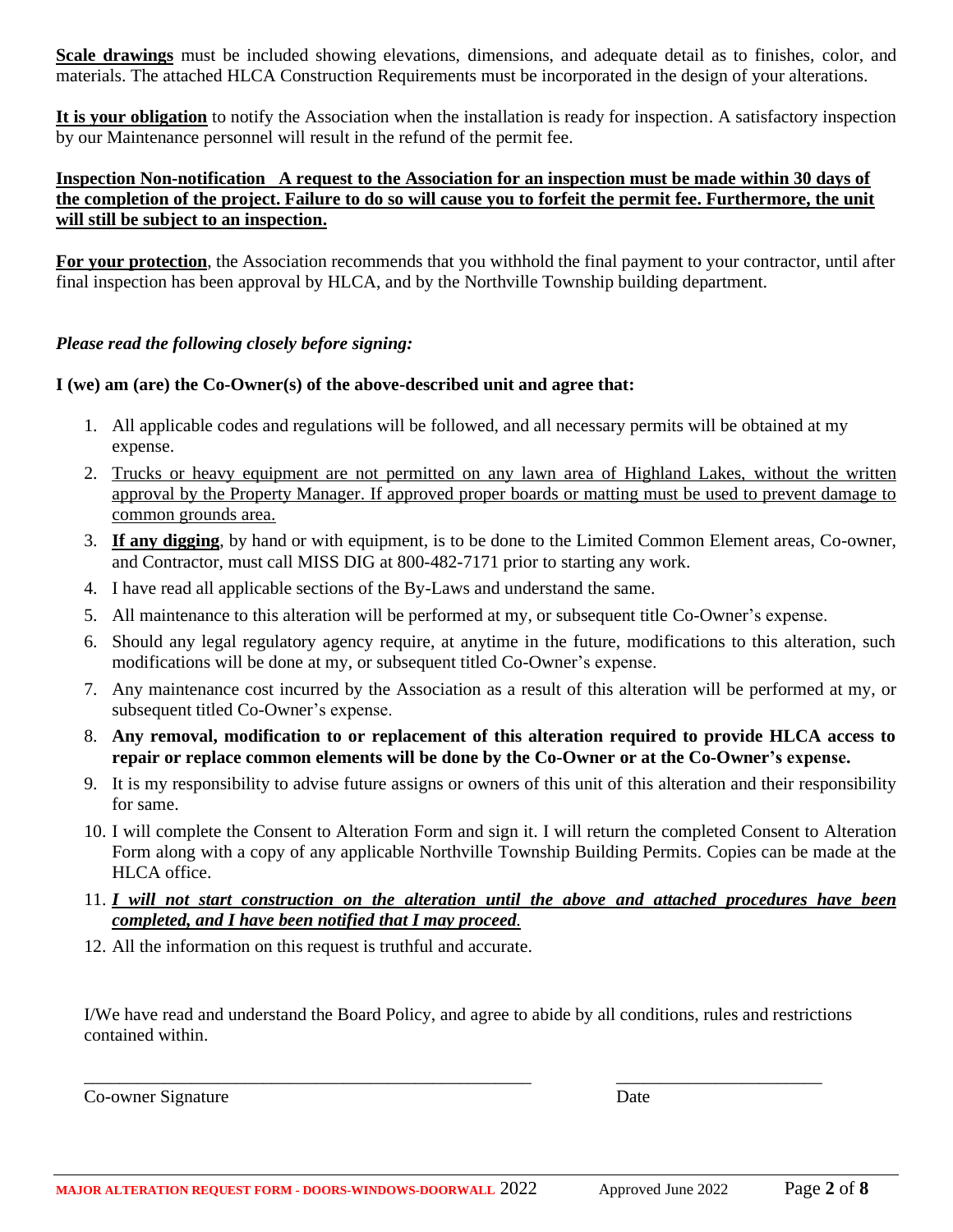### **Consent to Alteration of Common Elements**

The agreement is made this \_\_\_\_ day of \_\_\_\_\_\_\_\_\_, 20\_\_\_\_ by and between Highland Lakes Condominium Association (hereinafter Association) and Building \_\_\_, hereinafter (Co-Owners) of Unit \_ according to the Master Deed thereof recorded in Liber 21890, page 706 et seg., Wayne County Records, designated as Wayne County Condominium Subdivision Plan No. 187.

**WHEREAS** the Co-Owner desires to alter or modify his unit and/or limited common elements to the condominium and is required by the terms and conditions of the said Master Deed and by the Michigan Condominium Act to obtain the advance written consent of the Association. The Co-Owner warrants that the proposed alteration does not impair the structural integrity of a structure or otherwise lessen the support of any portion of the condominium project and that the proposed alteration does not impair the soundness, safety utility or appearance of the condominium.

**NOW, THEREFORE**, in consideration of the mutual covenants set forth herein, Highland Lakes Condominium Association does hereby consent to the alterations at Unit \_\_\_\_\_\_\_\_as described on Exhibits attached hereto.

Co-Owner hereby agrees to pay all additional costs and/or expenses of any nature whatsoever resulting from the said alterations, including those involved in installation of same. The altered common elements shall be maintained, repaired, and replaced as necessary by the Co-Owner and shall at all times maintained in keeping with the standards established at Highland Lakes Condominium Association, except as otherwise provided by law, in the event Co-Owner fails to do so, the Association may maintain, repair, and/or restoration shall be assessed to Unit \_\_\_\_\_\_\_ and collected by the Association in the same manner as provided in the condominium documents for collection of condominium assessments. Co-Owner agrees to and hereby does, indemnify and hold the Association harmless from any and all liabilities, costs, expenses, and/or damages, including court costs and actual reasonable attorney fees incurred by the Association and/or the Co-Owner in connections with the said alterations.

The Co-Owner expressly agrees and acknowledges that the Association's grant of consent extends to and includes only those alterations explicitly described on Exhibits attached hereto and that any alterations not explicitly described on Exhibits must be separately approved in writing in advance by the Association's Board of Directors. Co-Owner agrees to obtain all necessary permits and to comply with all applicable zoning, building code, Highland Lakes Condominium Association's requirements and specifications, and other requirements imposed by any governmental agency or entity. Further, the parties agree that the covenants and conditions set forth herein shall be binding on and inure to the benefit of the parties' successors, assigns, and all parties subsequently obtaining an interest in Unit \_\_\_\_\_\_\_. All alterations must comply with Highland Lakes Condominium Association construction requirements and specifications.

#### **ASSOCIATION: CO-OWNER:**

| <b>Joe Poma</b><br><b>Property Manager</b> | Date | Co-Owner | Date |
|--------------------------------------------|------|----------|------|
| Witness                                    | Date | Co-Owner | Date |
|                                            |      | Witness  | Date |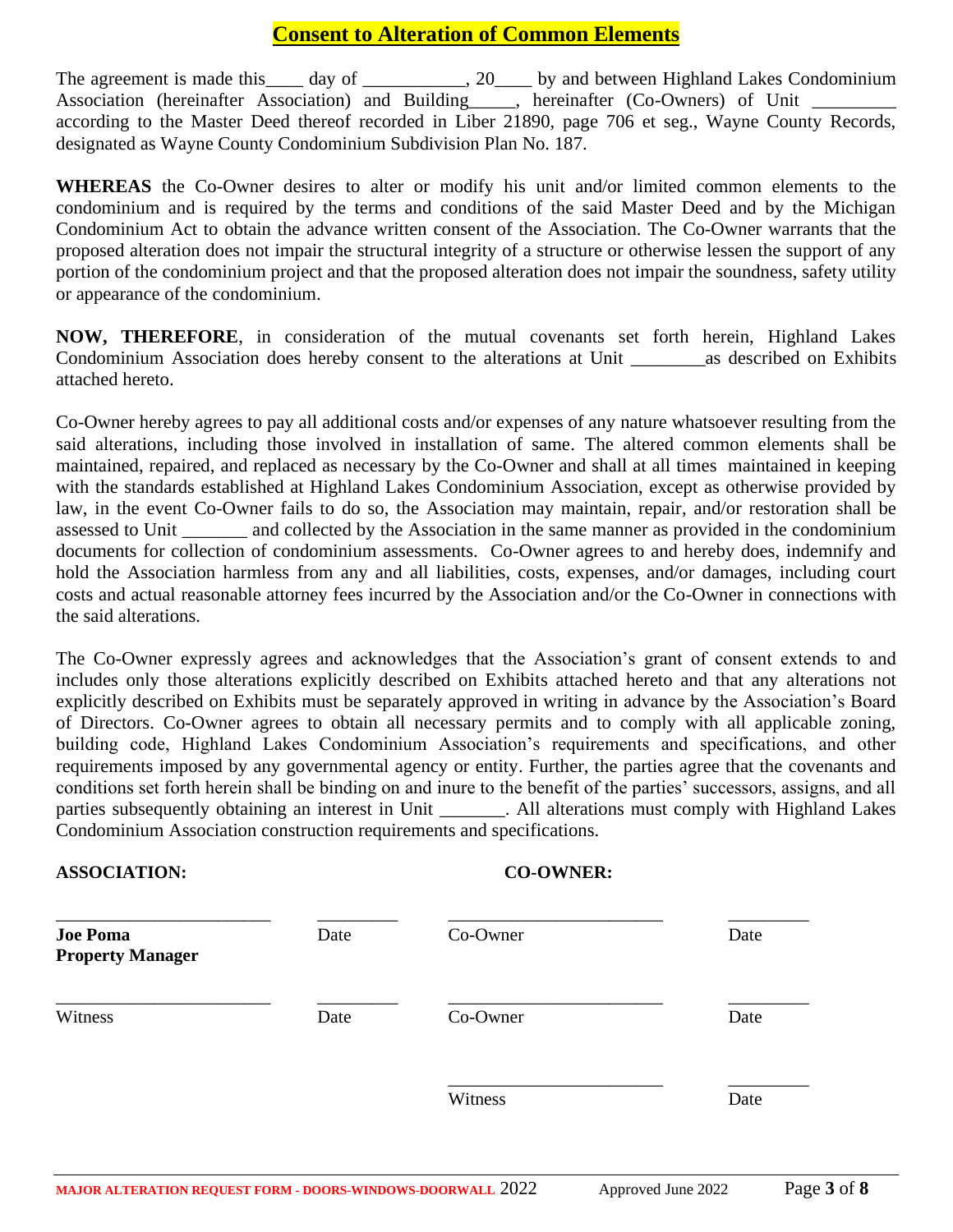### **Highland Lakes Condominium Association (HLCA) Specifications for Installation of New Windows & Doorwall etc.**

Approved Styles and Specifications:

- (1) **Windows** may be single or double hung with clear, insulated glass and must contain muntin bars of the same quantity and configuration as the original exterior trim and framing must be maintenance free (i.e., vinyl or aluminum). Garden Windows are allowed on the back of the unit only over the Kitchen Sink. A manufacturer's brochure must be submitted with all Window requests.
- (2) **Doorwalls** must have clear, insulated glass and have a maintenance free exterior (i.e., vinyl or aluminum). Muntin bars are optional but, if installed, they must be the same configuration as the muntin bars in the windows of the unit. Hinged, French door styles are permitted. A manufacturer's brochure must be submitted with all Doorwall, French door, and muntin bar requests.
- (3) **Entrance Door and Sidelight** doors may be insulated metal, or insulated fiberglass. Glass in entry door must be insulated, tempered glass. Replacement sidelights and their glass must be insulated, tempered glass. Glass in entry doors and sidelights may be clear, beveled, grooved, etched or glue chip. Colored glass or designs must not be used. Muntin bars must be white. Gold, brass, black, white, or silver caming in place of, but in the same configuration as muntin bars is authorized. Door styles are limited to the nine (9) HLCA approved door styles and four (4) sidelight styles as pictured in this form. A manufacturer's brochure must be submitted with all entry door and sidelight replacement requests. Exterior door color is limited to three (3) new colors: Terry Town Green, Hamilton Blue, New London Burgundy, and White.
- (4) **Storm Door** color must be white. Glass must be clear, tempered glass or clear Plexiglas only. Popular straightline grooved glass border is permitted. White muntin bar design is also permitted but must be in the same configuration as the muntin bars in the windows of the unit. Colored or curved design in glass must not be used. Refer to the attached illustration for approved HLCA styles. A manufacturer's brochure must be submitted with all storm door installation or replacement requests.
- (5) **Garage Door** See page 8.

### **Installation Procedures for Co-owner/Contractor**

- (1) Shutters adjacent to any new installation must be removed from the unit. Shutters cannot be reinstalled until at least 72 hours after installation approval by HLCA representatives. This will allow curing time for caulking. Reinstalling the shutters is the responsibility of the installing company and is a prerequisite to a full refund of HLCA permit fee. If the shutters are not reinstalled in the original location, any mounting holes not being reused must be sealed prior to inspection.
- (2) Double-check the dimensions of the new replacement unit and the opening to ensure that the new windows, etc. will fit before removing the old unit.
- (3) Remove the paring stop from the top and both sides.
- (4) Remove the old window unit. Remove all miscellaneous hardware; repair jamb opening if necessary.

#### **Note: All old windows, Doorwalls, hardware, etc. must be removed from the job site by the contractor and legally disposed of off HLCA property.**

- (5) Provide a clean surface for the new window or Doorwall by removing loose paint, dirt, and debris.
- (6) Installation of a new window or Doorwall; place a fine bead of acrylic latex caulking around the inside of the exterior stops and buck jamb.
- (7) Carefully set the new unit into place against the caulking.
- (8) Adjust the new unit in the opening using wood shims. It is important to keep the new unit square, level, and centered in the opening.
- (9) Fasten new unit in the opening with screws. Do not tighten.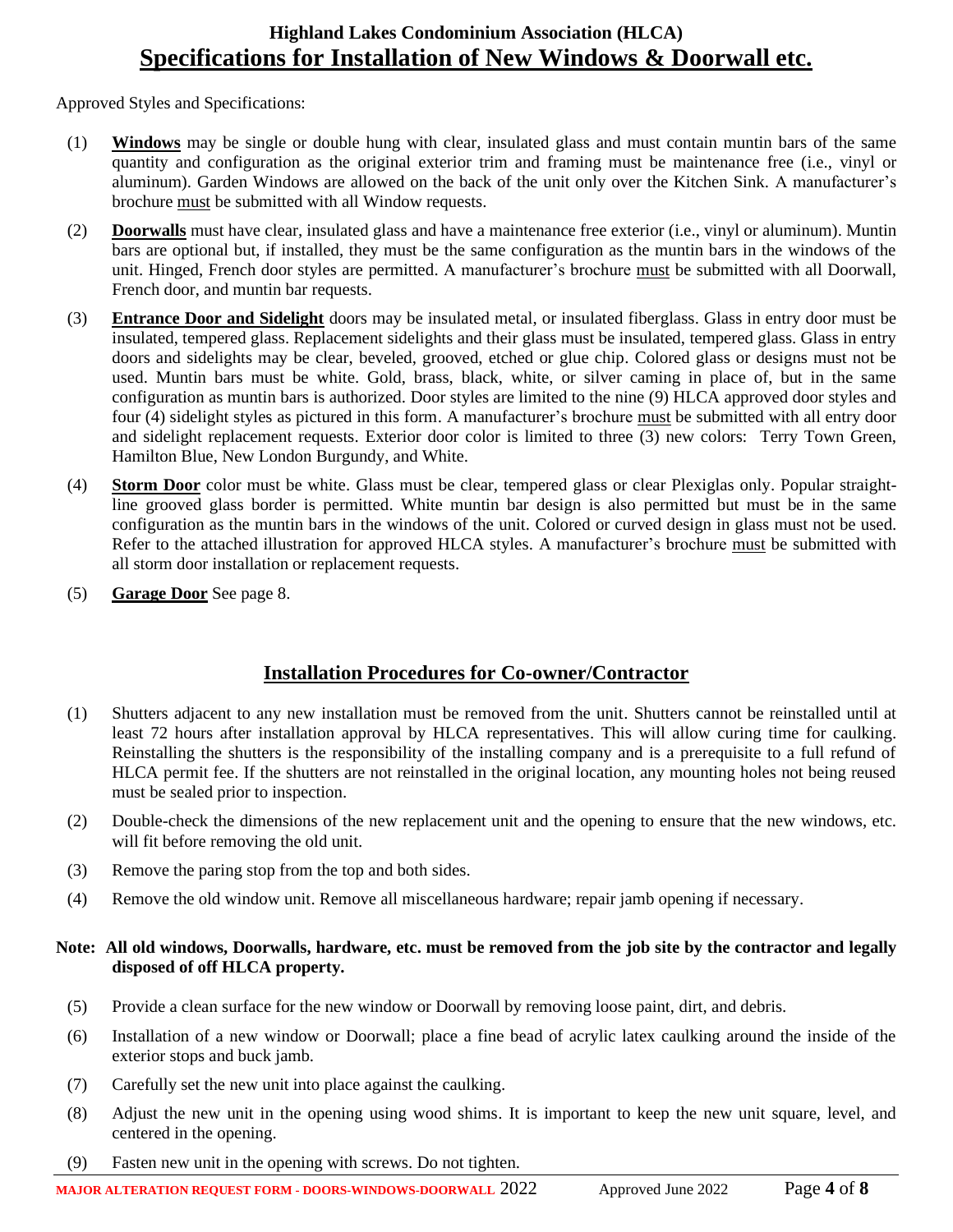- (10) Fill the area between the existing frame and the new window with insulation before replacing the interior trim.
- (11) All new exterior window side trim moldings or casings must be uniform in width and are not to exceed 3 inches in width or protrude more than  $1 \frac{1}{2}$  inches beyond the existing structure. All sills must be 3 inches in width.
- (12) Install aluminum trim over outside opening. All casings must return to the existing size, have a lip that extends  $\frac{1}{2}$ inch behind existing siding at the sides, a ½ inch lip over the existing siding at the bottom still not overlap the top fascia.
- (13) Seal unit with high grade acrylic latex caulk where aluminum meets windows of four sides.
- (14) Caulk with acrylic latex where aluminum meets the brick and siding. New caulking seams must not exceed ½ inch in width.
- (15) When installing aluminum trim on the kick boards of new Doorwall installation; sufficient backing must be provided so that the aluminum trim will not become dented through normal use. Aluminum must enclose all exposed areas of the kick board, i.e., no open ends, etc., kick boards must be white embossed PVC vinyl coated aluminum.

#### **General Information**

Each job is different and sometimes there will be slight changes to meet the different circumstances. Adequacy to flashing and sealing will be at the discretion of the HLCA inspector.

#### **Trucks or heavy equipment are not permitted on any lawn area of Highland Lakes, without the written approval by the Property Manager. If approved proper boards or matting must be used to prevent damage to common grounds area.**

HLCA installation and job-site inspections are available from 8:00 a.m. until 5:00 p.m. Monday through Friday**.** 

#### **Debris and removed items must be removed from HLCA property and legally disposed of by the contractor. The use of our dumpster area for the disposal of building materials by the contractor is prohibited by state law.**

All caulking must be done with a high-grade acrylic latex sealing compound that meets or exceeds requirements of ASTM C834-76 (1986) standard specification for latex sealing compound. Because of its high quality and excellent workability, the use of Percola AC-20 is encouraged. It is available at Holmes Associates, Inc., 25335 Interchange Court, Farmington Hills, MI 48331; phone 248-478-8800. The color of the caulk must be white. All caulking must be done in a neat, workman like manner and installed in accordance with the manufacturer's recommendations.

|                   |      | Quantity | <b>Brand</b> | Material | Installer |
|-------------------|------|----------|--------------|----------|-----------|
| Windows           | \$50 |          |              |          |           |
| Doorwalls         | \$50 |          |              |          |           |
| Storm Door        | \$50 |          |              |          |           |
| <b>Entry Door</b> | \$50 |          |              |          |           |

I/We have read and understand the Board Policy, and agree to abide by all conditions, rules and restrictions contained within.

\_\_\_\_\_\_\_\_\_\_\_\_\_\_\_\_\_\_\_\_\_\_\_\_\_\_\_\_\_\_\_\_\_\_\_\_\_\_\_\_\_\_\_\_\_\_\_\_\_\_ \_\_\_\_\_\_\_\_\_\_\_\_\_\_\_\_\_\_\_\_\_\_\_

Co-owner Signature Date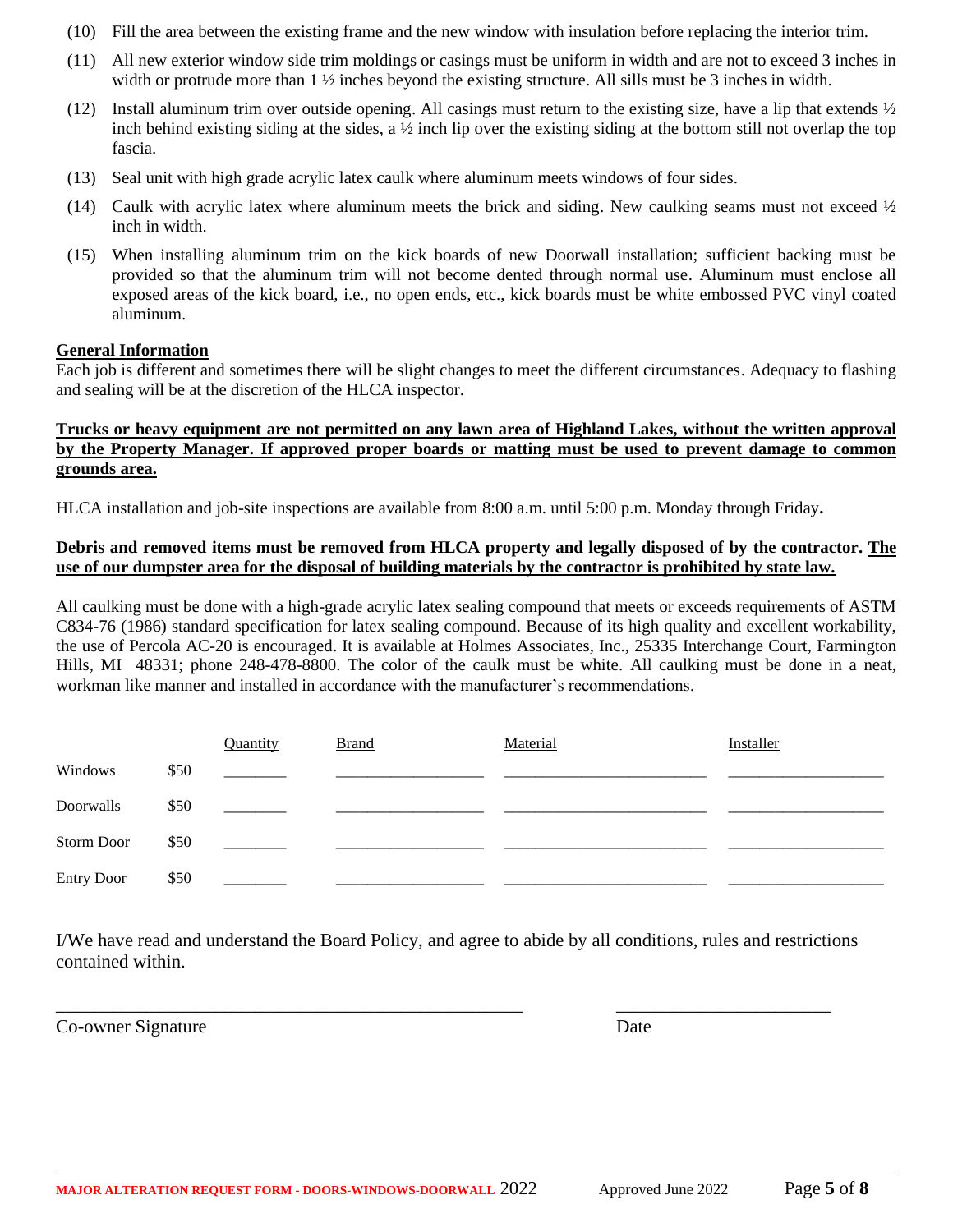# **ENTRY DOORS AND SIDELIGHTS**

- 1. A telescopic eye tube is recommended for doors without full vision glass.
- 2. All door and frame units shall have an "ENERGY STAR" rating.
- 3. All sidelights shall be "WHITE."
- 4. Glasgow units may continue to install double entry doors or convert to a single door with sidelights on each side. The door frame and sidelights must be painted "WHITE." Also, the overall size of the wall opening cannot be changed.
- 5. All entry doors, door frames, and sidelights must comply with the entry door and sidelight requirements noted in the highland lakes condominium association "MAJOR ALTERATION REQUEST" form, under section: "SPECIFICATIONS FOR INSTALLATION OF NEW WINDOWS AND DOORS."



**Effective 07-21-14: Clear glass (no caming/bars) permitted in entry doors that have built-in blinds.**

**Effective 10-27-08: Glasgow units may continue to install double entry doors or convert to single entry door with sidelights on each side. Door frame and sidelights must be painted white. Also, overall size of opening in wall must remain the same.**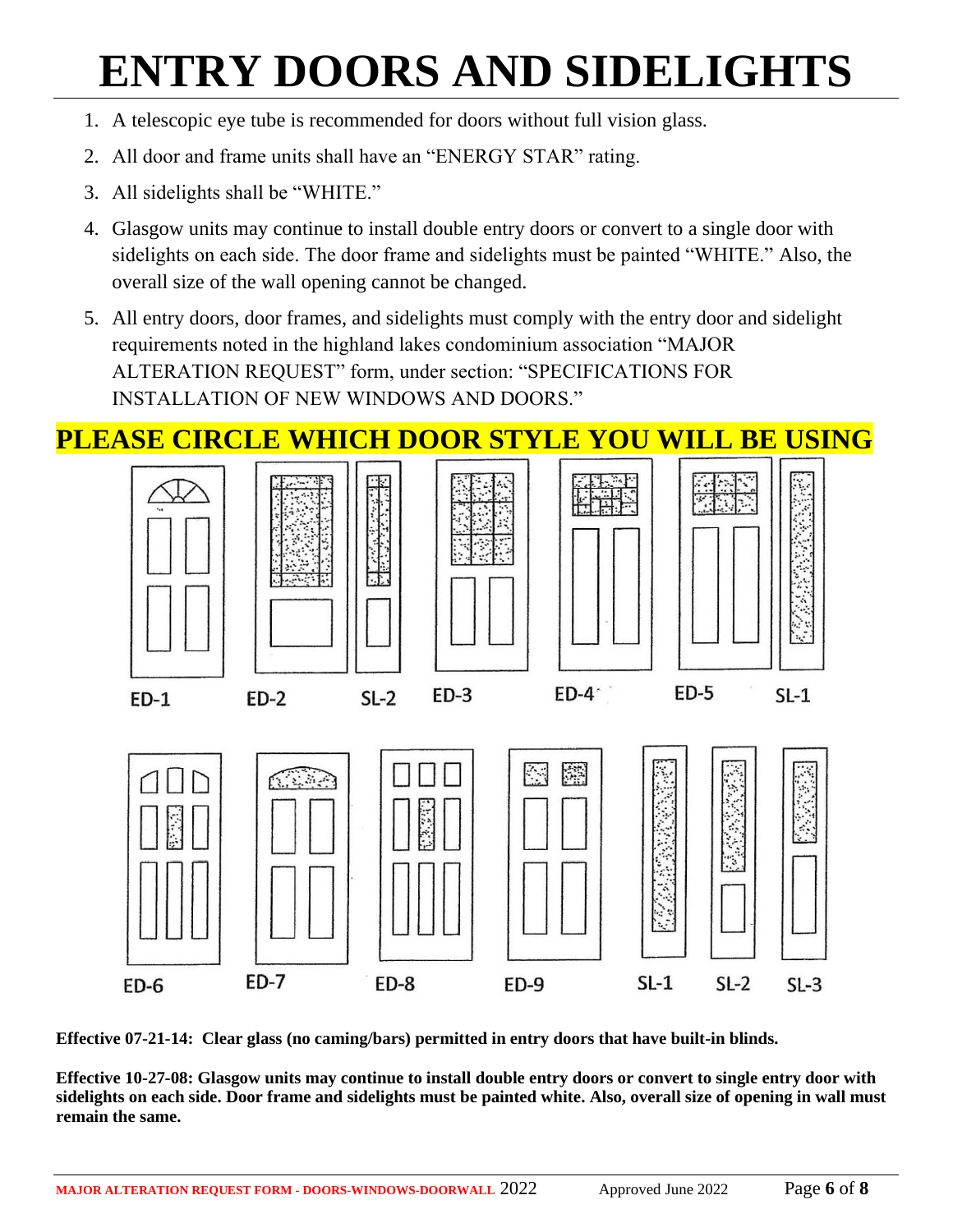# **STORM DOORS & DOORWALLS**

# **PLEASE CIRCLE WHICH DOOR STYLE YOU WILL BE USING**

# *White Storm Doors only*



**All doorwall units must comply with the doorwall requirements noted in the Highland Lakes Condominium Association "MAJOR ALTERATION REQUEST" form under section "SPECIFICATIONS FOR INSTALLATION OF NEW WINDOWS AND DOORS"**



**Grid or v-groove glass is acceptable. Three panel sliding patio doors are acceptable. Transoms are allowed. Broken lines indicate door swing. Muntin bars are optional for the doorwall.**



**Windows may be single or double hung with**  $\left(\begin{array}{c} \begin{array}{c} \begin{array}{c} \begin{array}{c} \end{array} \\ \end{array} & \begin{array}{c} \end{array} \end{array} \end{array}$  **Muntin bars are clear, insulated glass. Muntin bars are required. are are included to the property optional. \*Picture is to show what muntin bars look like.** 

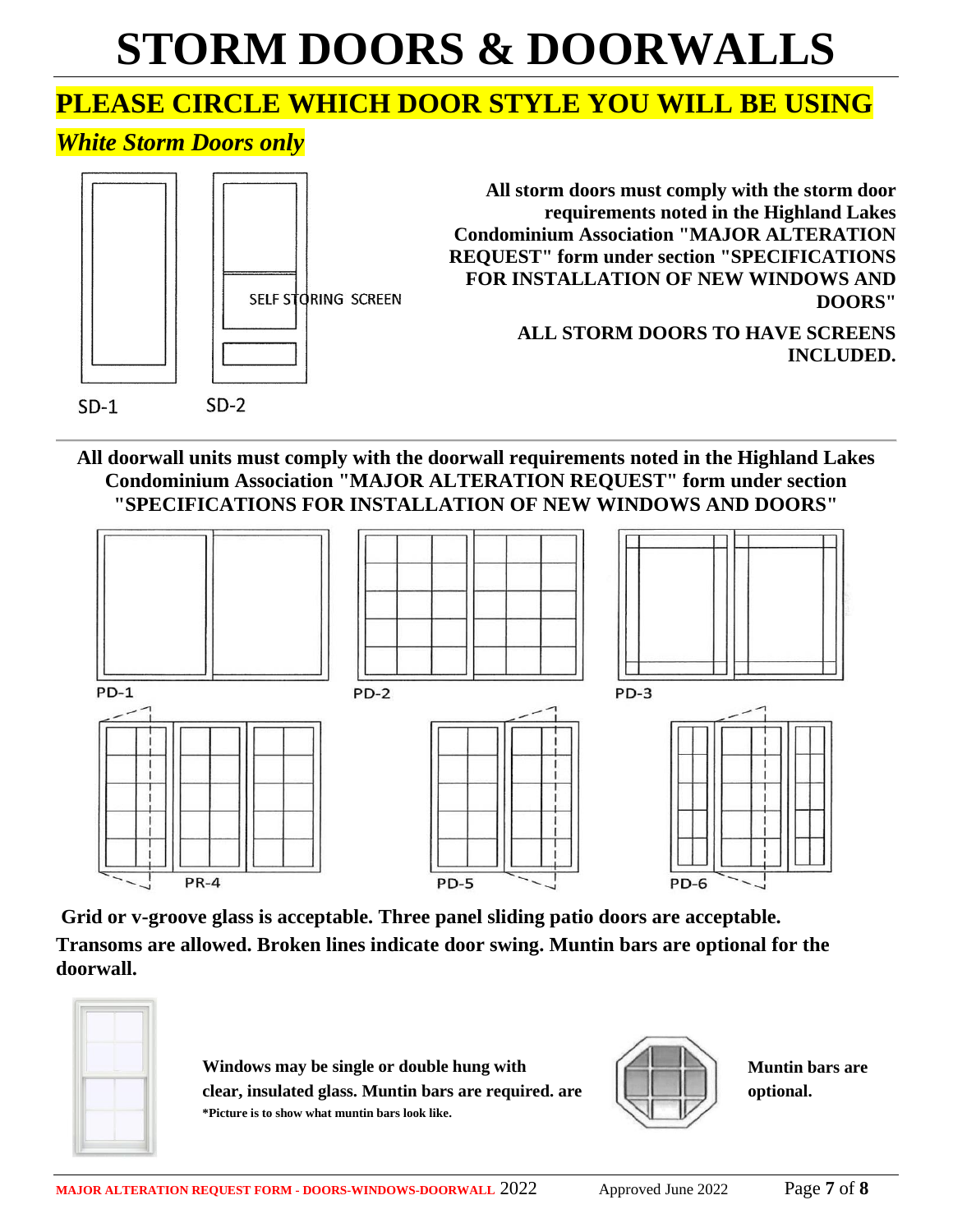#### **Garage Doors:**

The original vendor that installed the garage doors is:

West Metro Door 25220 Northline Road Taylor, MI 48180 (313) 291-6005

This vendor provides the door style currently in place at Highland Lakes. Residents are not limited to any one vendor, but this West Metro Door is recommended.

#### **General Requirements:**

- Sectional, roll-up style only.
- Flat or powder-coated white, 24- or 25-gauge weather and rust-resistant.
- All installation hardware and the method of installation must be of an approved type or method accepted by the manufacture of the garage door.
- The garage door must have a bottom gasket or other weather-seal conducive to use on a concrete slab.
- No windows are currently permitted in the garage door.
- The garage door must have square or rectangular insets matching the measurements of variations 1-4 currently in use at Highland Lakes.
- Garage doors must match the current size of the existing garage door. There may not be any alterations to the garage door opening, common element brickwork, wood trim work or interior walls of the garage. Garage door wheel tracks and mounting locations may be adjusted to accommodate a new garage door.
- The co-owner is responsible for obtaining all permits required for the installation with Township approval being preliminary to the approval of the Association.



Co-owner Signature Date

\_\_\_\_\_\_\_\_\_\_\_\_\_\_\_\_\_\_\_\_\_\_\_\_\_\_\_\_\_\_\_\_\_\_\_\_\_\_\_\_\_\_\_\_\_\_\_\_\_\_ \_\_\_\_\_\_\_\_\_\_\_\_\_\_\_\_\_\_\_\_\_\_\_